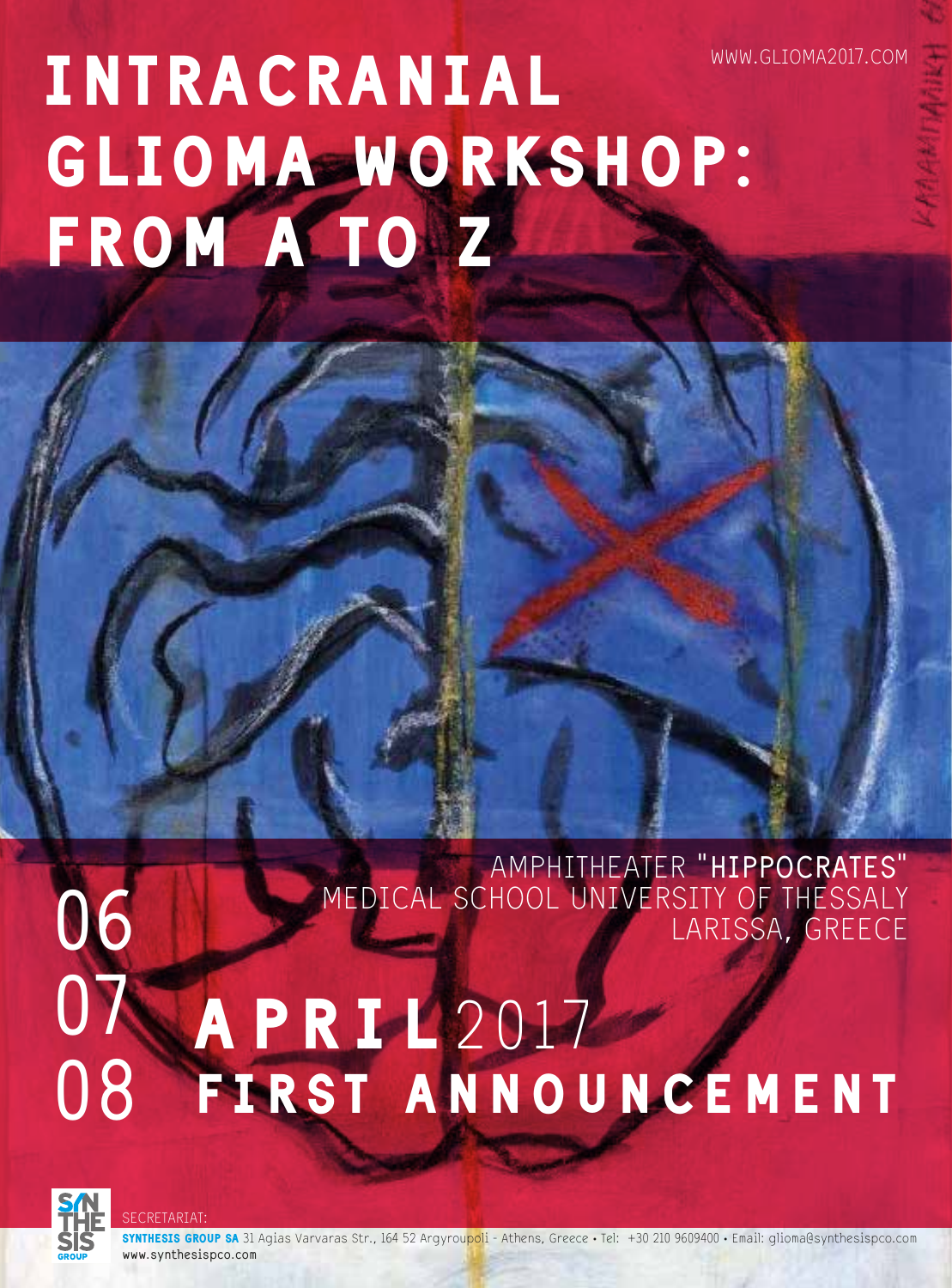

**www.glioma2017.com**

Amphitheater **"Hippocrates"** Medical School University of Thessaly Larissa, Greece

> **06/07/08** APRIL 2017

Dear Colleague,

It is our great pleasure to invite you to participate in our comprehensive practical workshop of diagnosing and managing patients with intracranial gliomas. Our course is aiming at covering all aspects of gliomas, from their genetic analysis and profiling to the most advanced surgical resective techniques, and the long-term follow-up and support of these patients. An astonishing multi-national faculty, including leading figures in the field of neuro-oncology constitutes a guarantee that the participants will be able to familiarize themselves with all advanced imaging and surgical techniques, utilized for the most efficient and the safest management of patients with intracranial gliomas. A well-balanced combination of vivid presentations, stimulating debates, highly-didactic video sessions, and practical hands-on will ensure that each participant will be exposed to all diagnostic methodologies, to the most updated surgical strategies, and to the most recent adjuvant treatment protocols. Moreover, the interactive e-poster session will serve as a forum for exchanging bright new ideas regarding basic science, translational, and clinical glioma research.

The event is hosted in the hospitable city of Larissa, where Hippocrates practiced medicine and spent his last days. Larissa is located in the heart of the Greek mainland, less than an hour from mythical Mt. Olympus, the unique Meteora monasteries and Pelion, the mountain of Centaurus. It is also conveniently connected to the spectacular islands of Skiathos, Skopelos and Alonissos.

We are looking forward to welcoming you in Larissa in April 2017 and making this an unforgettable experience for you.

With our warmest regards,

Effie Kapsalaki Kostas Fountas

Chairmen of the Organizing Committee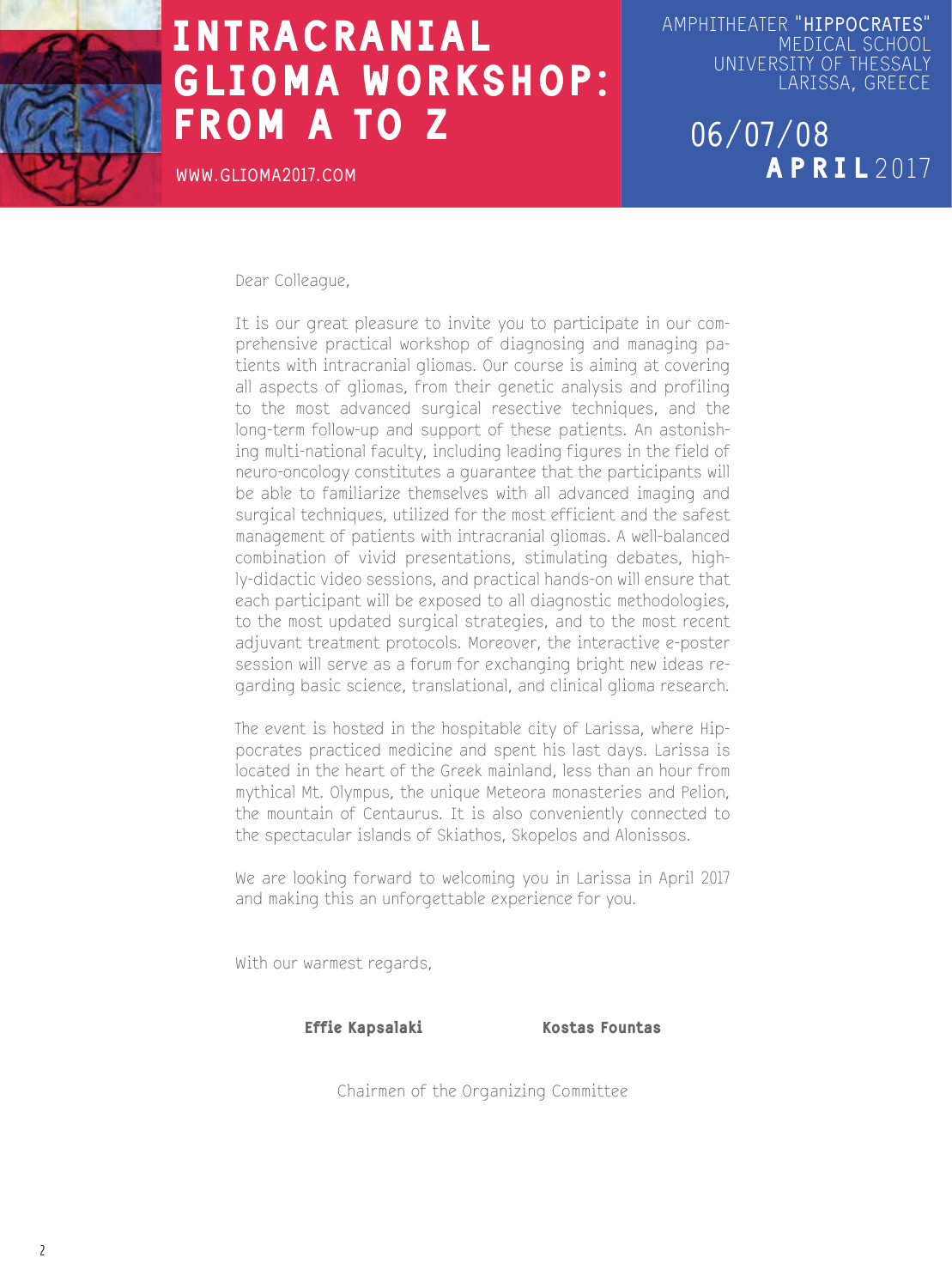

**www.glioma2017.com**

Amphitheater **"Hippocrates"** Medical School University of Thessaly Larissa, Greece

### **06/07/08** APRIL 2017

### **WORKSHOP PRESIDENTS**

Konstantinos Fountas Eftychia Kapsalaki

Ioannis Fezoulidis George Fotakopoulos Aggeliki Fotiadou Konstantinos Fountas Theophanis Giannis Eftychia Kapsalaki Spyros Lafazanos Konstantina Mega Despina Parafesta Thanos Paschalis Maria Satra Alexandra Tsikrika Ioannis Tsougos Aikaterini Vassiou

#### **ORGANIZING COMMITTEE SCIENTIFIC COMMITTEE**

Athanasios Athanasiadis Efthimios Dardiotis Antonios Drevelegas Ioannis Fezoulidis Nikolaos Foroglou Konstantinos Fountas Panagiotis Georgoulias Athanasios Gouliamos Georgios Hadjigeorgiou Maria Ioannou Konstantinos Kappas Eftychia Kapsalaki

Georgios Koukoulis Georgios Kyrgias Konstantinos Mponotis Matilda Papathanasiou Argyro Petsiti Joe Sam Robinson, Jr. Kyriaki Theodorou Aspasia Tsezou Alexandra Tsikrika Ioannis Tsougos Nicholas Vamvakopoulos Anastasia Zikou

#### **TOPICS**

- Epidemiology of gliomas
- Historical aspects of diagnosis and management of intracranial gliomas
- Genetics of gliomas
- Molecular characteristics of gliomas
- Rare forms of intracranial glioma
- Molecular biomarkers of gliomas
- Molecular imaging of gliomas
- Advanced methods in the diagnosis and grading of gliomas
- Imaging of gliomas
- Surgical management of gliomas
- Adjuvant treatment of gliomas
- Support of patients with glioma

#### **KEYNOTE SPEAKERS**

Juan Barcia Mitch Berger Sotirios Bisdas Hugues Duffau Zvi Ram Elisabeth Rushing Michael Sabel Horst Urbach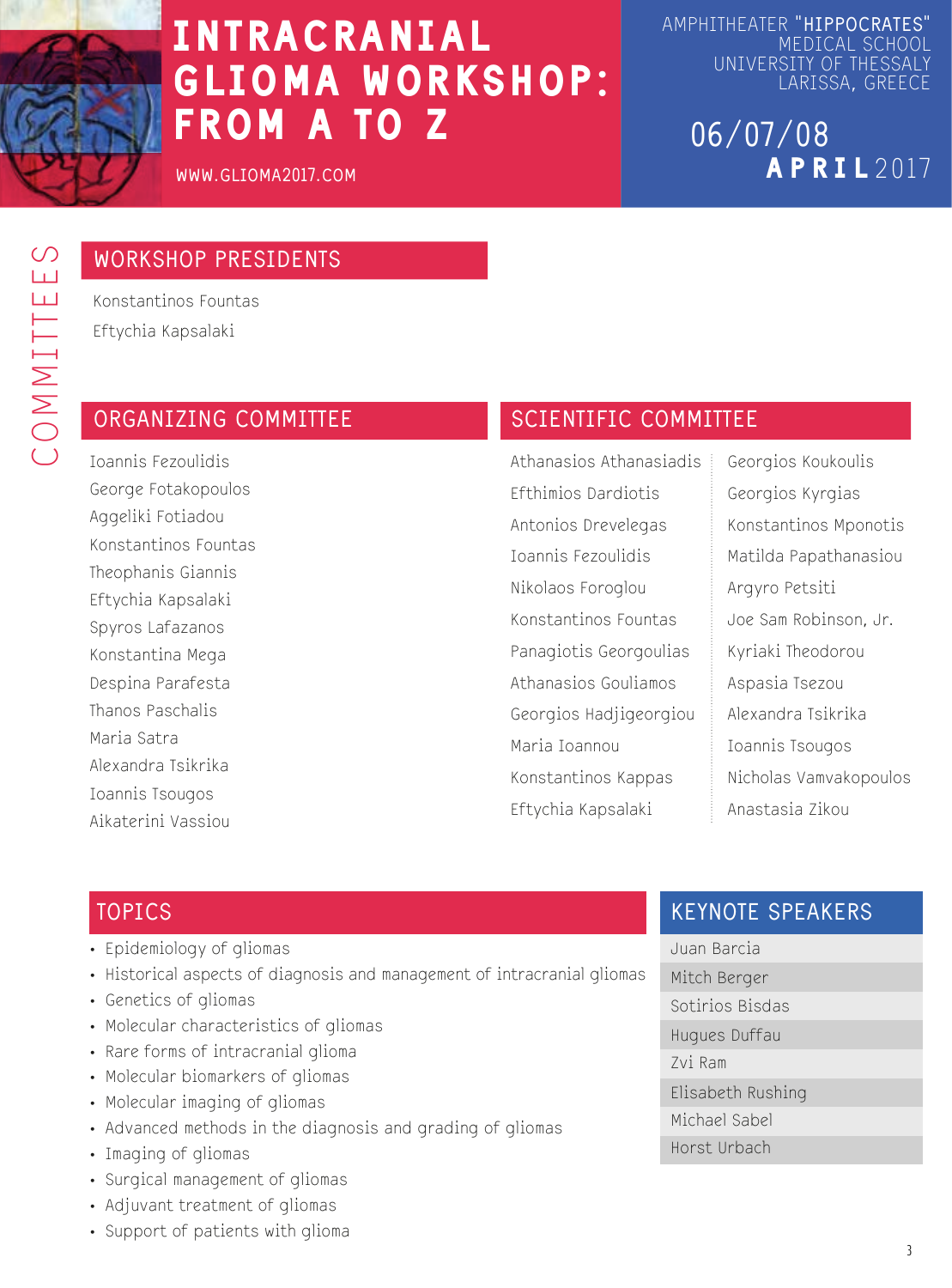

Amphitheater **"Hippocrates"** Medical School University of Thessaly Larissa, Greece

### **06/07/08** APRIL 2017

**www.glioma2017.com**

#### **WEBSITE**

Visit the official website **www.glioma2017.com** for all information related to the meeting.

### **Important Dates**

| Opening of on-line registration        | 15 July 2016    |
|----------------------------------------|-----------------|
| Opening of on-line abstract submission | 15 July 2016    |
| Abstract submission deadline           | 1 March 2017    |
| Notification to authors                | 15 March 2017   |
| Early registration deadline            | 30 October 2016 |

#### **VENUE**

#### Auditorium "Hippocrates" Biopolis building, Medical School, University of Larissa 41500, Larissa, Greece

The Amphitheater "Hippocrates" is located on the ground floor of the Biopolis Building, within the campus of the General University Hospital of Larissa. Located in the suburbs of Larissa, the General University Hospital of Larissa is only 7 km from the city center.





Synthesis Group also undertakes the following travel services: • Air-tickets • Boat tickets • Transfers from/to the airport/hotel

#### **ACCOMMODATION**

Please inform us about your accommodation requirements, by  $31st$  December 2016 at the latest and take advantage of the special prices. For requests please mail at : **glioma@synthesispco.com**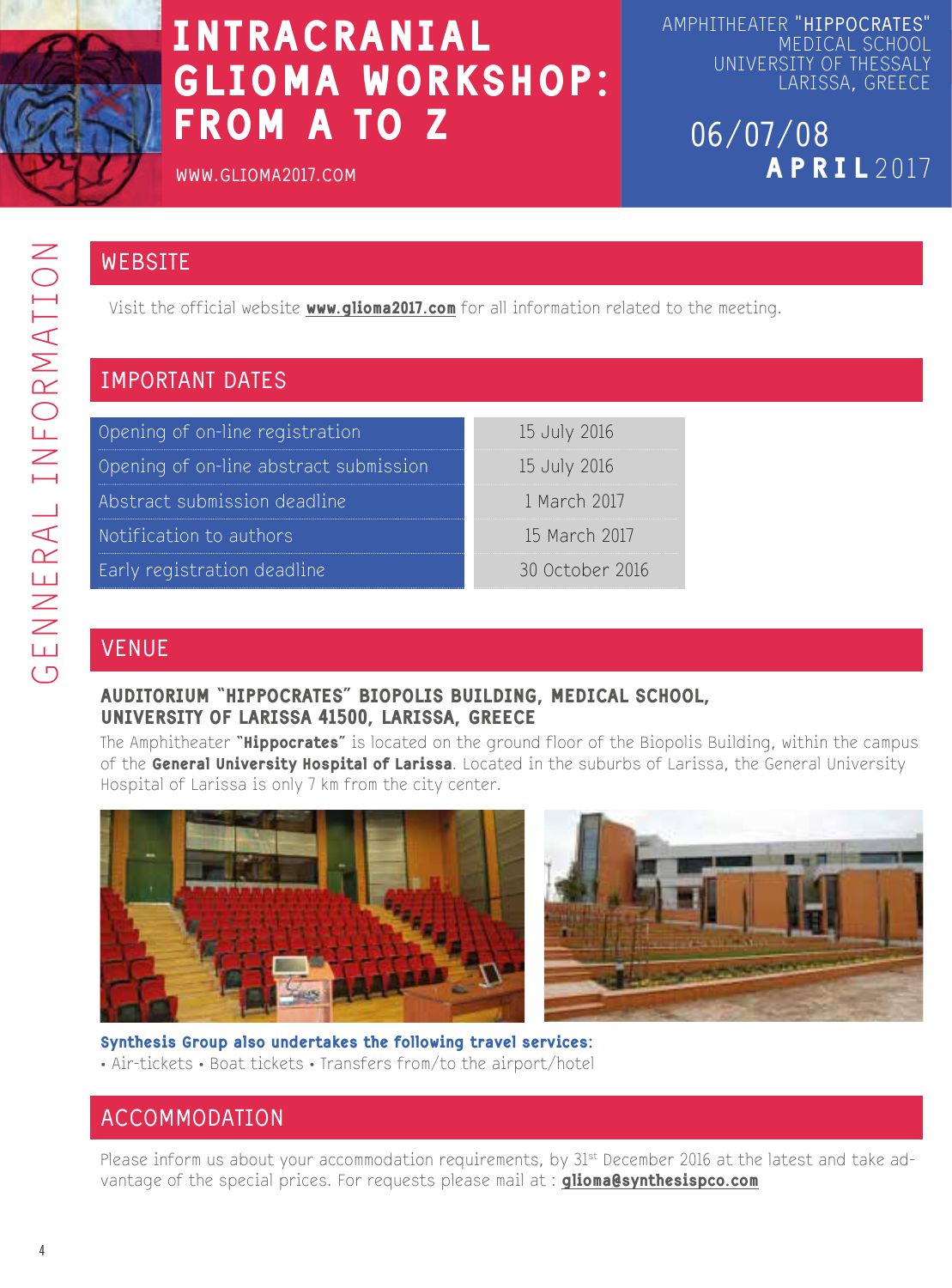

**www.glioma2017.com**

Amphitheater **"Hippocrates"** MEDICAL SCHOOL University of Thessaly Larissa, Greece

> **06/07/08** APR I L 2017

#### **Registration Information**

| Category                                                               | <b>Registration Fees</b> |                        |
|------------------------------------------------------------------------|--------------------------|------------------------|
|                                                                        | Until 30th October 2016  | From 31st October 2016 |
| Greek Participants                                                     |                          |                        |
| Specialists Full                                                       | 350,00 €                 | 400,00 €               |
| Specialists Lectures & 1st Day Workshops                               | 250,00 €                 | 300,00 €               |
| Specialists Lectures & 2 <sup>nd</sup> - 3 <sup>rd</sup> Day Workshops | 250,00 €                 | 300,00 €               |
| Residents Full                                                         | 120,00 €                 | 150,00 €               |
| <b>EANS and ESNR Members</b>                                           |                          |                        |
| Specialists Full                                                       | 650,00 €                 | 700,00 €               |
| Specialists Only Lectures                                              | 350,00 €                 | 400.00€                |
| Specialists 1 <sup>st</sup> Day Workshop                               | $150,00 \in$             | 200,00 €               |
| Specialists 2 <sup>nd</sup> & 3 <sup>rd</sup> Day Workshops            | 150,00 €                 | 200,00 €               |
|                                                                        |                          |                        |
| Residents Full                                                         | 500,00 €                 | 560,00 €               |
| Residents Only Lectures                                                | 250,00 €                 | 320,00 €               |
| Residents 1st Day Workshop                                             | 150,00 €                 | 180,00 €               |
| Residents 2 <sup>nd</sup> & 3 <sup>rd</sup> Day Workshops              | 150,00 €                 | 180,00 €               |
| Non Members                                                            |                          |                        |
| Specialists Full                                                       | 950,00€                  | $1.000,00 \in$         |
| Specialists Only Lectures                                              | 450,00€                  | 500,00 €               |
| Specialists 1st Day Workshop                                           | 250,00 €                 | 300,00 €               |
| Specialists 2 <sup>nd</sup> & 3 <sup>rd</sup> Day Workshops            | 250,00€                  | 300,00 €               |
|                                                                        |                          |                        |
| Residents Full                                                         | $610,00 \in$             | 640,00€                |
| Residents Only Lectures                                                | 370,00 €                 | 400,00 €               |
| Residents 1st Day Workshop                                             | 210,00 €                 | 240,00 €               |
| Residents 2 <sup>nd</sup> & 3 <sup>rd</sup> Day Workshops              | 210,00 €                 | 240,00€                |

#### **Registration fee includes:**

- Access to the scientific sessions
- Access to the exhibition area
- Conference material, including final program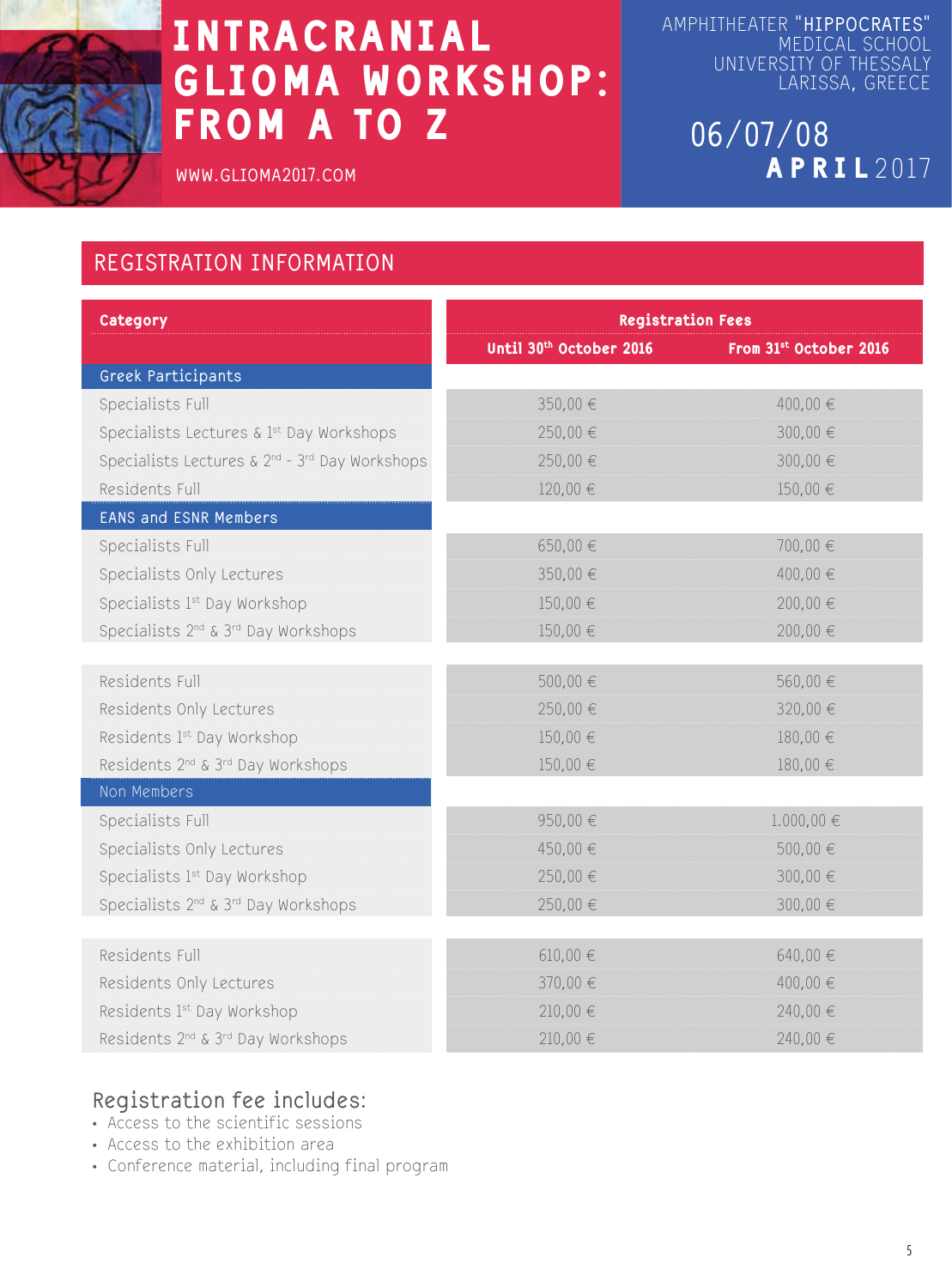

Amphitheater **"Hippocrates"** Medical School University of Thessaly Larissa, Greece

> **06/07/08** APRIL 2017

**www.glioma2017.com**

#### **Cancellation Policy**

Cancellations must be submitted via e-mail to the secretariat at *glioma@synthesispco.com* 

- For cancellations submitted until 31 August 2016, no cancellation fees will be charged
- For cancellations submitted from 1 September 2016 until 30 November 2016, **30%** of the total participation amount will be withheld as cancellation fees
- For cancellations submitted from 1 December 2016 until 17 February 2017, **50%** of the total participation amount will be withheld as cancellation fees
- No refunds will be made after 18 February 2017

#### **Name Change**

Name changes must be submitted via e-mail to the secretariat at *glioma@synthesispco.com* 

- For name changes submitted until 13 January 2017, no extra charge will apply
- For name changes submitted from  $14$  January 2017 until 24 March 2017, 50  $\epsilon$  of the total individual participation amount will be withheld
- No name changes are possible after 18 March 2017

#### **INFORMATION**

For further information, please contact:



Secretariat: glioma@synthesispco.com  $T: +30, 210, 9609400$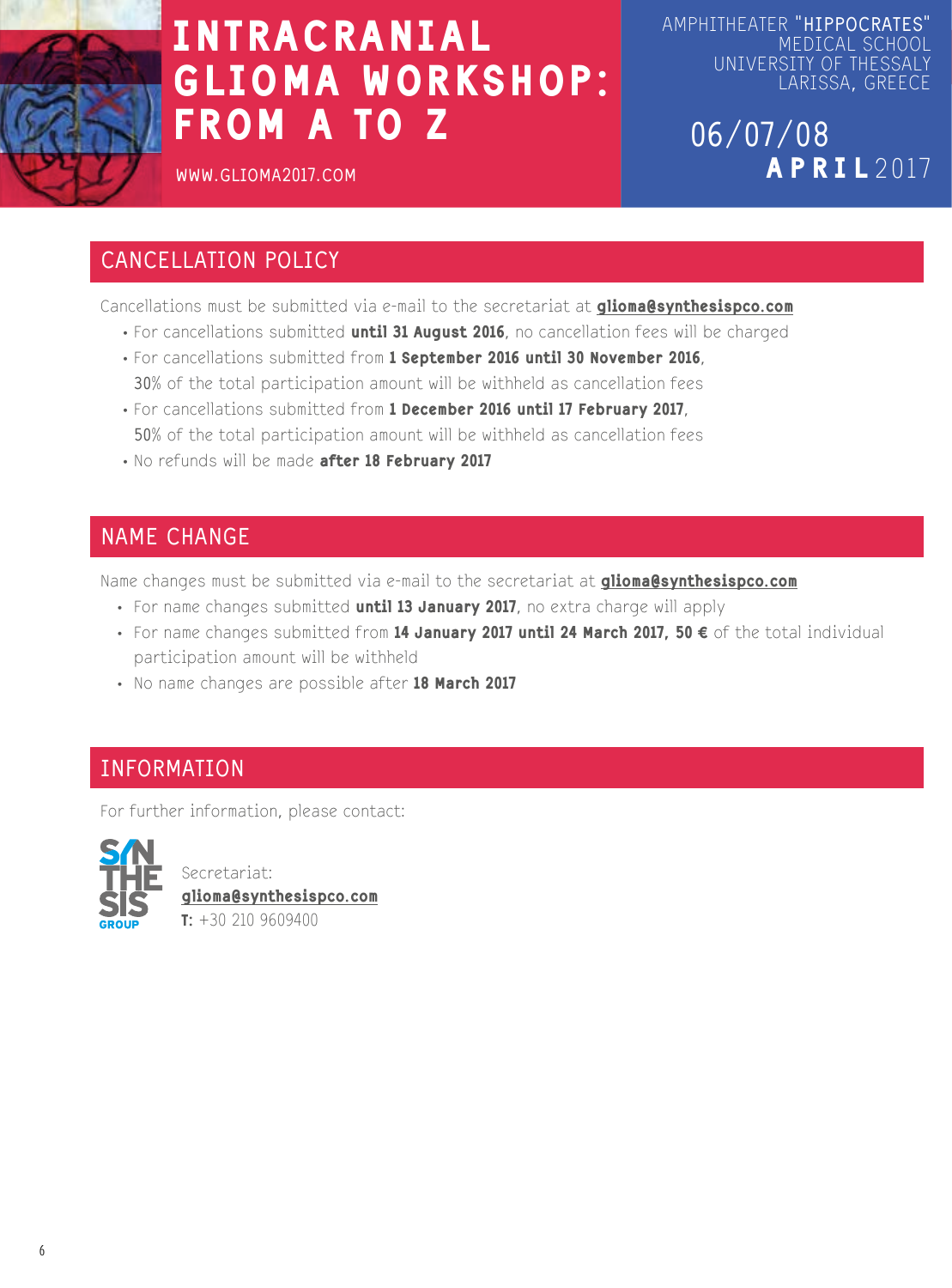

Amphitheater **"Hippocrates"** Medical School University of Thessaly Larissa, Greece

### **06/07/08** APRIL 2017

#### Submitted posters should cover the following areas of interest:

- Epidemiology of gliomas
- Historical aspects of diagnosis and management of intracranial gliomas
- Genetics of gliomas
- Molecular characteristics of gliomas
- Rare forms of intracranial glioma
- Molecular biomarkers of gliomas
- Molecular imaging of gliomas
- Advanced methods in the diagnosis and grading of gliomas
- Imaging of gliomas
- Surgical management of gliomas
- Adjuvant treatment of gliomas
- Support of patients with glioma

#### **General Abstract Guidelines**

- Abstract Submission is only possible through the official website www.glioma2017.com (See Abstract Preparation and Abstract Submission Guidelines)
- Abstracts submitted via fax or e-mail will not be accepted
- Abstract Submission Deadline: 1 March 2017

#### **Abstract Preparation Guidelines**

Abstracts should be sent in English, in word format (.doc or .docx file), in Arial font, 10 pt, single space and single spacing and should not exceed 250 words.

#### **Abstract Layout**

- 1. In the first row mention the full title of the abstract (in capital letters-UPPERCASE)
- **2.** Leave one (1) row and continue with the author(s) names thus: Smith P.<sup>1</sup>, Smith A.<sup>2</sup> and so on.
- **3.** Leave one (1) row and continue with the institutions/hospitals in lowercase as follows:
	- **1.** Orthopaedic Surgery Clinic, Gennimatas General Hospital
	- **2.** Anaesthesiology Department, Gennimatas General Hospital
- 4. The name of the presenting author should be underlined and bold
- **5.** The presenting author should be one of the authors of the abstract
- 6. Leave two (2) rows
- **7.** The abstract should be structured in four components:

| <b>Background</b>   |
|---------------------|
| - Material - Method |
| Results             |
| Conclusions         |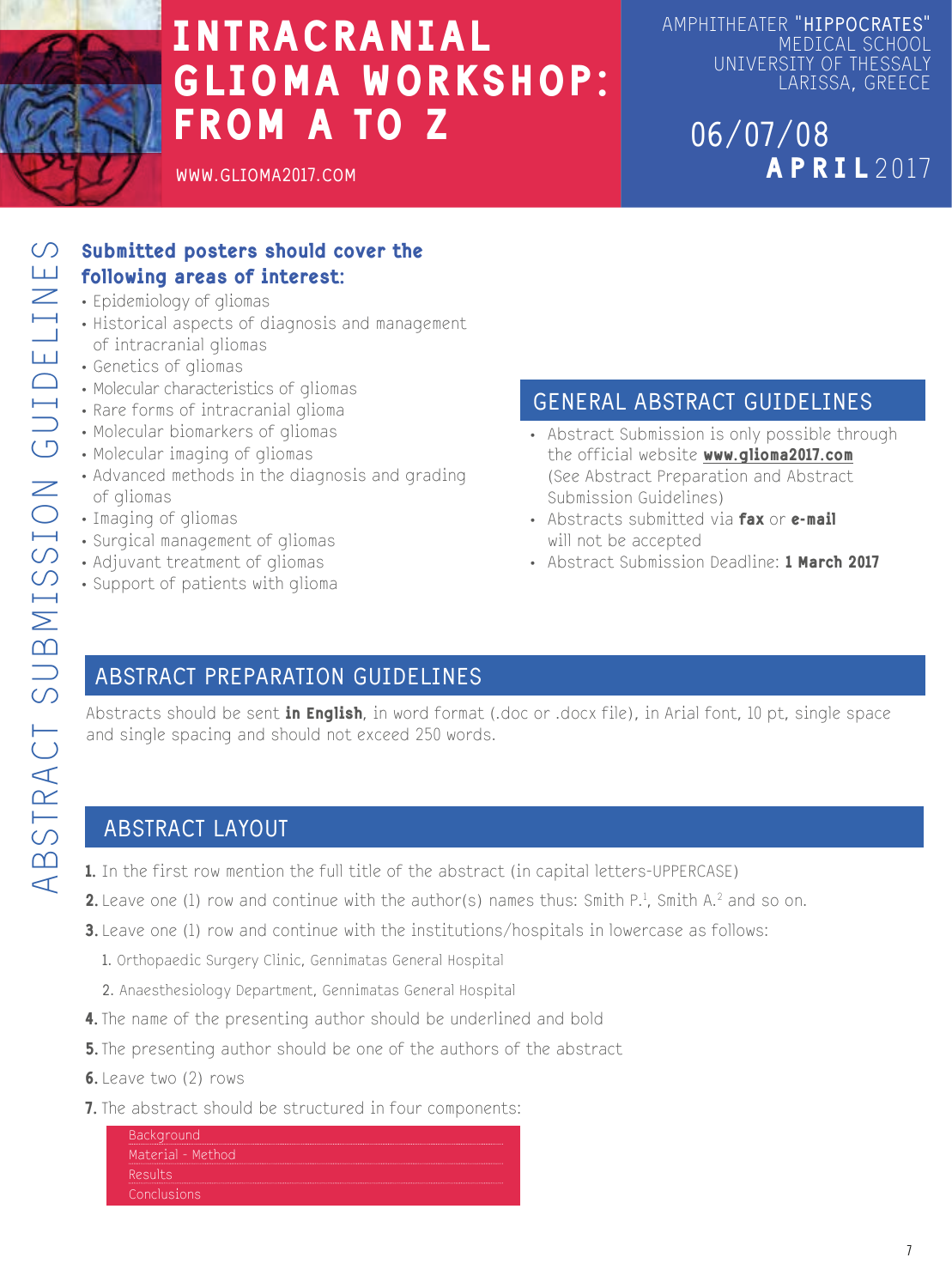

Amphitheater **"Hippocrates"** Medical School University of Thessaly Larissa, Greece

### **06/07/08** APRIL 2017

**www.glioma2017.com**

#### **Conditions for Abstract Submission**

- 1. In order for an abstract to be accepted, the presenting author should be registered for the workshop.
- 2. The abstract body can be up to 250 words.
- 3. There is no limit to the number of authors for each abstract.
- 4. All data should be included (Title, Authors, Institution/Hospital, Abstract Layout).
- 5. Abstracts should be prepared according to the abstract preparation guidelines.
- 6. Abstracts should be submitted on time.

Abstracts that do not meet the above conditions will not be accepted.

Authors will be notified via e-mail regarding abstract evaluation results, until 15<sup>th</sup> March 2017. Approved abstracts will be published in the Abstracts CD and in the congress final program (Title, Authors, Institution/Hospital).

For any questions or technical support, please contact: **glioma@synthesispco.com** 

#### **Abstract Submission Guidelines**

Submitters are requested to submit their abstracts until 1<sup>st</sup> March 2017 at the latest. As soon as submitters are notified, they should submit their abstract on-line through the official website www.glioma2017.com

Please note that the file you will be requested to upload during abstract submission will be the file which will be included in the Abstracts CD.

You are strongly advised to have it updated and correctly formatted. In case you would like to withdraw your abstract, please notify the secretariat at **glioma@synthesispco.com**